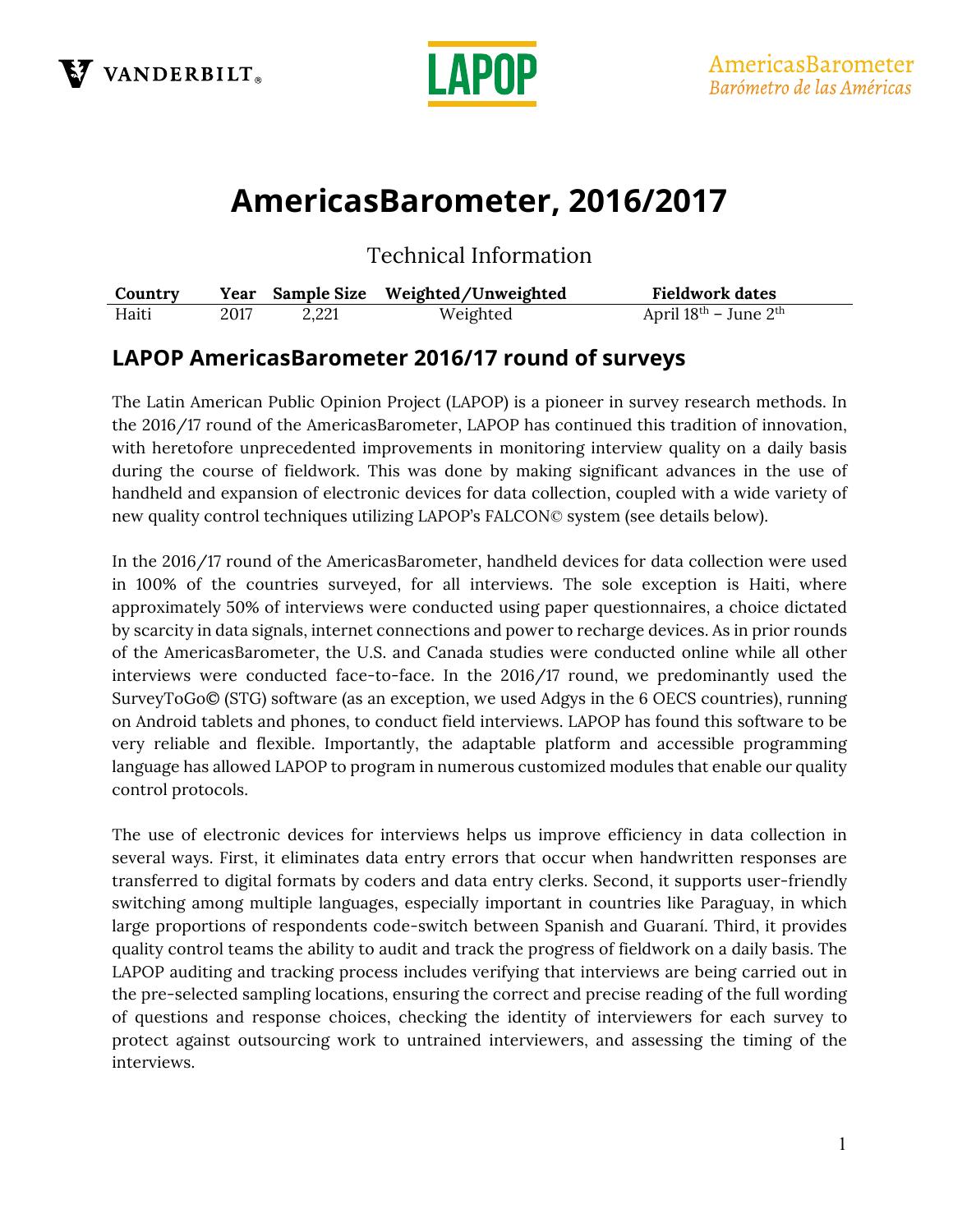For the 2016/17 round, LAPOP introduced a new quality control system to ensure the highest practicable fieldwork quality: Fieldwork Algorithm for LAPOP's Control over Survey Operations and Norms (FALCON©). To build capacity, staff in the offices at each local firm were trained in FALCON procedures and collaborated with LAPOP over their implementation. The system was refined as we progressed through the 2016/17 round, and in its final form is composed of the following elements:

**1) Geo-fence Module:** LAPOP's Geo-fence Module ensures that interviews are collected in the assigned work area through the creation of a series of circular boundaries placed around selected census segments (when census bureaus make the shape file available) or municipalities (which are the geographic areas that LAPOP typically uses as the Primary Sampling Unit). Using ArcGIS, LAPOP calculates GPS coordinates for each Primary Sampling Unit's unique centroid using the shapefiles available for each country<sup>1</sup> and estimates its Minimum Bounding Geometry (MBG), that is, the smallest possible circle drawn around the shape file for each selected municipality or, census segment.2 The Geo-fencing Module then flags all interviews conducted beyond the fences, by an automatic tool programmed into the data collection software (see the Distance Audit Module below). Interviewers are notified by their devices if the GPS coordinates captured lie outside the geo-fence (meaning that the interview may be in the wrong location). At this point, interviewers are instructed to move to the correct location and/or notify their supervisors of the problem and request corrective information. Since, however, errors can occur in the programming or collecting of GPS data and because interviewers sometimes need to proceed out of the geo-fence because of conditions on the ground, the system has a built-in flexibility that allows the interviewer to proceed, but only *after* formally indicating to the FALCON system on their Android device, that they are knowingly in the wrong geo-referenced location. Once an interview has been completed, the system automatically uploads it to the cloud, and it becomes instantly visible by the fieldwork supervisors in the given country, as well as by LAPOP Central. Corrective instructions can then be communicated to each interviewer and/or field supervisor. This entire process is automated and made highly efficient by the Distance Audit Module, described below.

**2) Distance Audit Module:** LAPOP's Distance Audit Module (DAM) provides assessments of interviewers' distance from the bounds of the geo-fence. Once each interview is uploaded, the team monitoring fieldwork is able to determine whether an interview was carried out in the correct place, and if not, whether the violation was major or minor. The DAM returns the distance in kilometers (and fractions of a kilometer) between the interviewer's location at the moment of the interview and the closest point of the circumference around the census segment or municipality (i.e., the limit of the geo-fence). If the flag shows a minor variation, this might be a

<u> 1989 - Johann Barn, mars eta bat erroman erroman erroman erroman erroman erroman erroman erroman erroman err</u>

<sup>&</sup>lt;sup>1</sup> Shapefiles used for each country were obtained from Census Bureau and/or Government websites or, when those were not available, from public access geospatial websites.

<sup>2</sup> An exact tracing of the boundaries of each shapefile is impossible given enormous number of very precise coordinates that would have to be included in the sample data base. The MGB provides the best approximation of the land area within each shape file. In practice, this means that while 100% of all segment or municipal area land area is always included within the geo-fences LAPOP draws, the circles will include areas beyond the boundaries of the segment/municipality that will register as "within-boundary" when in fact they are beyond the official boundaries of the shape files.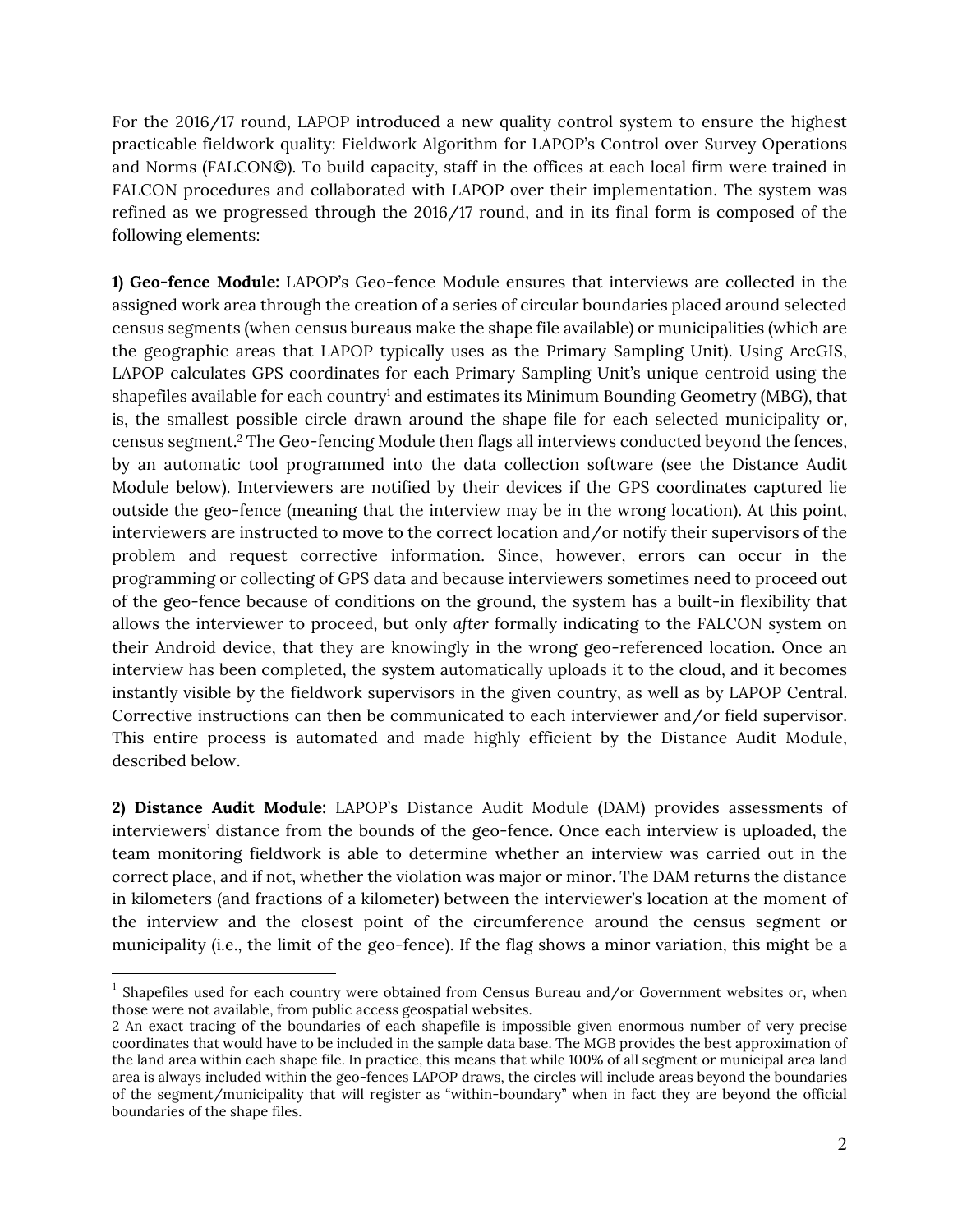result of inaccurate GPS data. In other circumstances, DAM may uncover unintentional or intentional errors on the part of the field staff that would lead the supervisors or LAPOP auditors to cancel the errant interview.

**3) Location Consistency Check:** FALCON's Location Consistency Check (LCC) assures that interviewers are in the correct (i.e., designated) location *before* each interview takes place. If the location of interviewers is not the one assigned by fieldwork supervisors, the software immediately informs the interviewer of the problem so that it can be corrected. The interviewer is not allowed to proceed if the sample segment assigned by the home office is located in a municipality (and district) different from the one indicated by the interviewer. The LCC thus helps ensure that interviewers collect data from the location selected in the sample and not from another community with an identical or similar name.

**4) Multi-Tiered Auditing:** In addition to the checks highlighted above, the SurveyToGo software is programmed to collect additional information that allows monitoring both the quality of interviews and the identity of interviewers. With respect to the quality of interviews, LAPOP silently records a subset of questions over the course of each interview in order assess if the survey questions are being read appropriately.<sup>3</sup> Additionally, LAPOP times the net duration of the interviews to determine if they are being carried out in a reasonable timeframe. Concerning the identity of interviewers, the software silently captures photographs of the interviewer, and collects their signatures with the purpose of providing evidence that the person gathering data is the one LAPOP trained and certified as interviewer. Once this information is in the system, fieldwork teams listen to the recordings, check the photographs, review the net durations, and verify the signatures from 100% of interviews to assure that enumerators adhered to best survey practices. If interviews comply with LAPOP quality standards, they are initially approved; otherwise, they are canceled. A second level quality control team audits a random subset of initially approved interviews to assure the quality of interviews and the quality of field teams' checks. Following this protocol allows LAPOP projects to provide quality feedback to interviewers and field supervisors in real time, correcting errors, coaching interviewers to read more clearly or slowly, canceling and replacing low-quality interviews, and giving appropriate recognition to high-quality work.

As per the sample design, the 2016/17 round of the AmericasBarometer continues to use the sample strategy introduced for the first time in the 2012 round of the surveys and that was also employed in 2014. This sample design continues to use, in almost all cases, the same stratification employed since 2004, making adjustments where necessary when census information is updated. The samples are all representative at the stratum level. The new design, however, stabilized the PSU and cluster sizes, with the selection of each PSU based on PPS (Probability Proportional to Size). Within PSUs, clusters are also standardized (typically 6 interviews) to minimize intra-class correlation while taking advantage of economies of fieldwork that simple random selection of interviews within the entire PSU would not make possible.

 

<sup>&</sup>lt;sup>3</sup> Interviewers are informed in training that their voices would be recorded, though not told which sections would be captured. Respondents, in the information instructions read to them before the interview began, are likewise told that portions of the interview would be recorded for quality control purposes.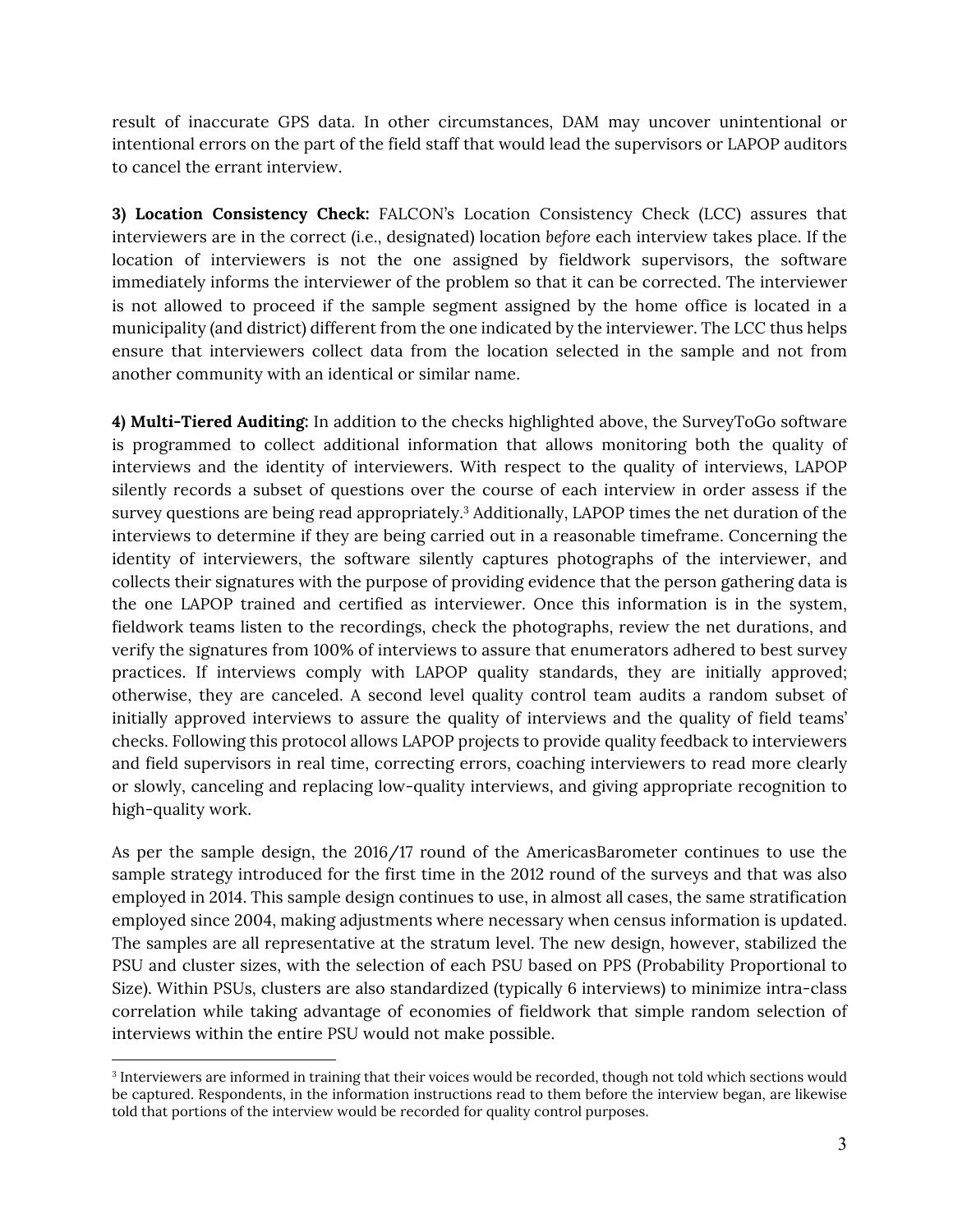The tradeoff continues to make the sample design very efficient with very low intra-class correlations. With the cluster and PSU sample size uniformity, the LAPOP samples are now also representative within each selected municipality, to enable the use of the municipality as a unit of analysis for multilevel statistical analysis. However, with the small sample sizes at the PSU level that our design produces, confidence intervals at the level of each PSU are, by definition, wide. Users of the data should note that while the stratification incorporates all major regions of the country (exceptions include islands, such as the Galapagos in Ecuador or San Andrés in Colombia, but they do include the Bay Islands of Honduras), and therefore can be reliably used to analyze differences among strata, the PSUs selected normally represent only a small fraction of the total PSUs in the country (typically 50-65). Details of the sample design revisions are found in the description of the 2012 AmericasBarometer surveys.

The remaining pages of this technical note describe the sample design of the 2016/17 AmericasBarometer survey in Haiti.

### **Haiti 2016/17 AmericasBarometer Round**

This survey was carried out between April  $18<sup>th</sup>$  and June  $2<sup>th</sup>$  of 2017, as part of the LAPOP AmericasBarometer 2016/17 wave of surveys. It is a follow up of the national surveys of 2004, 2006, 2008, 2010, 2012 and 2014 carried out by the Latin America Public Opinion Project (LAPOP). The 2017 survey fieldwork was carried out by Borge y Asociados on behalf of LAPOP. Key funding came from the United States Agency for International Development (USAID).

The project used a national probability sample design of voting-age adults, with a total N of 2,221 people involving face-to-face interviews conducted in Creole and French. The survey used a complex sample design, taking into account stratification and clustering. In the 2017 survey in Haiti, LAPOP conducted an oversample in the following nine municipalities: (1) Carrefour, (2) Delmas, (3) Kenscoff, (4) Cap-Haitien, (5) Limonade, (6) Acul du Nord, (7) Caracol, (8) Ouanaminthe and (9) Saint-Marc. The 2017 Haiti dataset needs to be weighted for cross-time and crosscountries comparisons (see section on weights).

The sample was developed by LAPOP, using a multi-stage probability design and was stratified by the three major regions of the country: Coast, Highlands, and the Amazon. The map below shows the geographic division of these strata (see Figure 1). Each stratum was further sub-stratified by size of municipality<sup>4</sup> and by urban and rural areas within municipalities. Respondents were selected in clusters of 6 in urban and rural areas. Reported statistics or statistical analyses should be adjusted for the design effect due to the complex design of the sample<sup>5</sup>.

<u> 1989 - Johann Barn, mars eta bat erroman erroman erroman erroman erroman erroman erroman erroman erroman err</u>

<sup>4</sup> The new sample design included three different strata of municipalities classified according to their size. Municipalities were grouped in sizes as follow: (1) Small municipalities with less than 25,000 inhabitants, (2) Medium-sized municipalities with between 25,000 and 100,000 inhabitants, (3) Large municipalities with more than 100,000 inhabitants.

<sup>5</sup> For more information visit http://www.vanderbilt.edu/lapop/survey-designs.php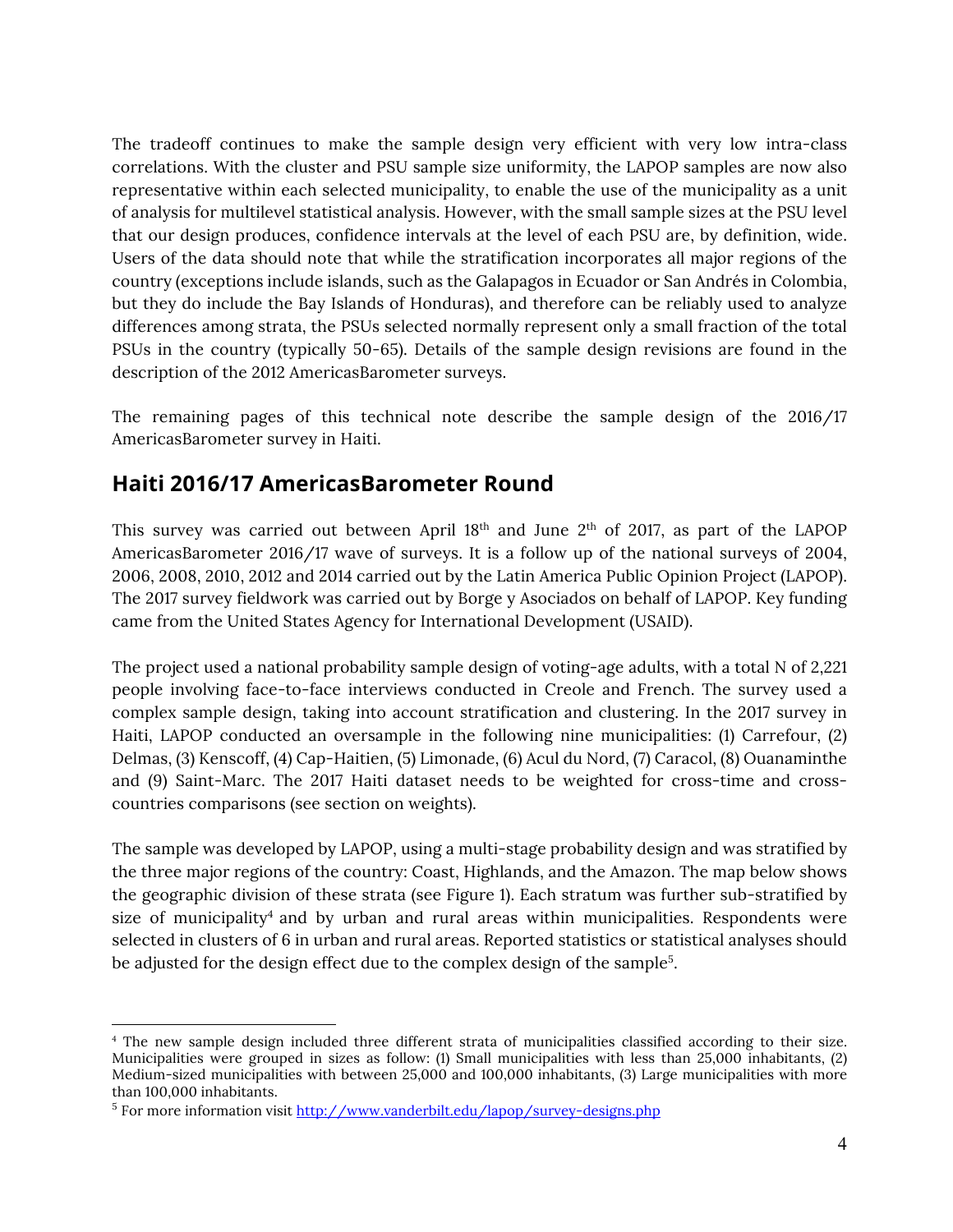

#### **Figure 1: Sample stratification in Haiti**

#### **Table 1: Sample sizes by Strata and Municipality Size in the 2016/17 AmericasBarometer Survey in Haiti**

| <b>Strata</b>                          | <b>Unweighted Sample Size</b> |  |
|----------------------------------------|-------------------------------|--|
| Metropolitan Area                      | 770                           |  |
| <b>Northern</b>                        | 504                           |  |
| Central                                | 432                           |  |
| Rest of West                           | 227                           |  |
| Southern                               | 288                           |  |
| Total                                  | 2,221                         |  |
| <b>Size of Municipality</b>            |                               |  |
| More than 100,000 inhabitants          | 1,186                         |  |
| Between 25,000 and 100,000 inhabitants | 915                           |  |
| Less than $25,000$                     | 120                           |  |
| <b>Total</b>                           | 2,221                         |  |

The sample consists of 88 primary sampling units and 364 final sampling units including all communes in Haiti. A total of 1,351 respondents were surveyed in urban areas and 870 in rural areas. The estimated margin of error for the survey is  $\pm$  2.5. Margin of sampling errors are not adjusted for weights. Table 1 shows the sample size in each of the regions (strata) and by municipality size.

LAPOP uses "frequency matching," a technique that permits one to obtain a sample with similar distribution of age and gender to that of the national census or electoral registration lists. Frequency matching avoids the extremely costly effort involved in making multiple callbacks to